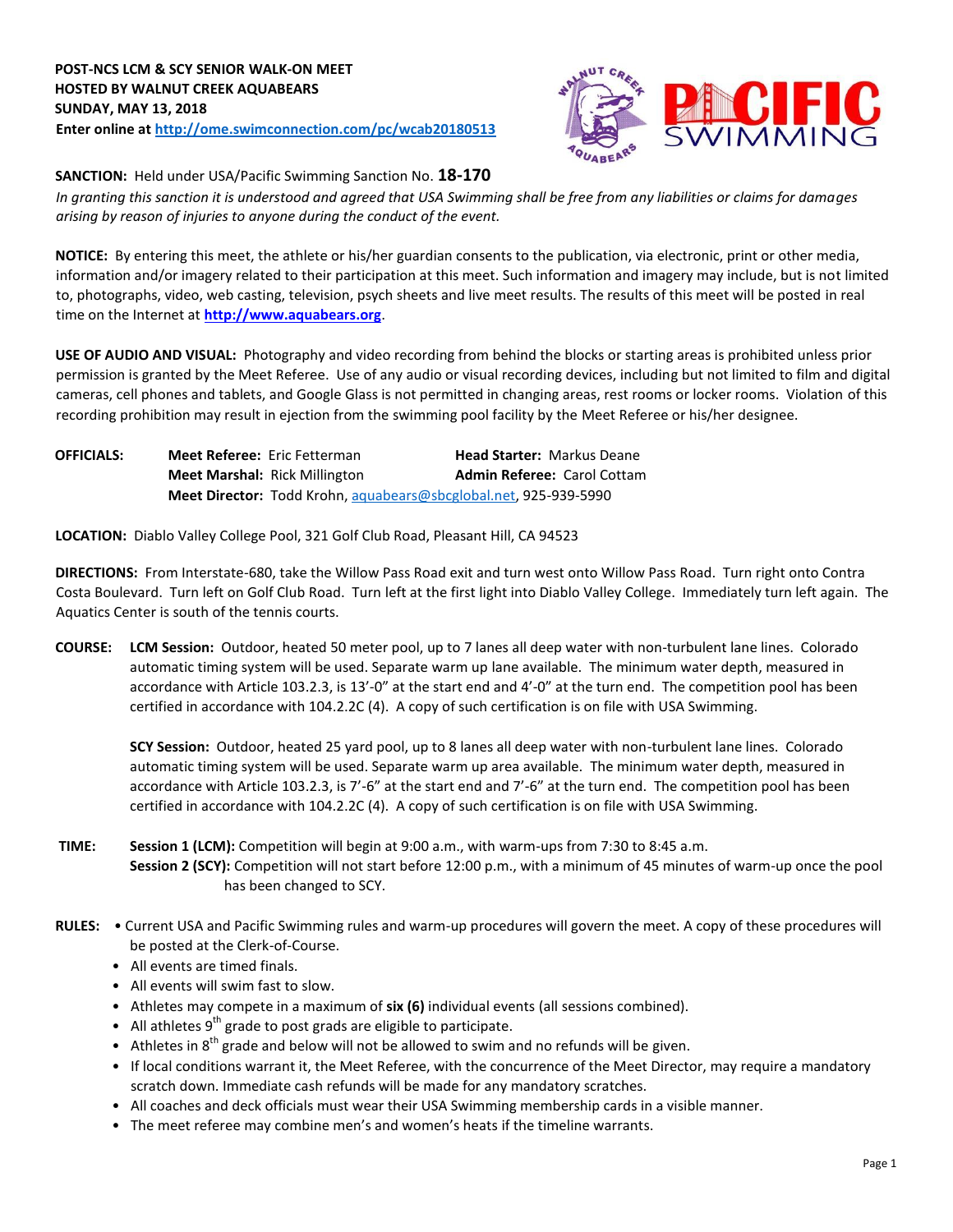- Athletes must provide their own lap counters for the 500 Free.
- The 800 Free will be swum alternating heats of girls and boys. Athletes must provide their own timers and lap counters.
- The 1500 Free will be swum alternating heats of girls and boys. Athletes must provide their own timers and lap counters.
- Athletes may enter either the 800 Free or 1500 Free, but not both.
- The 1000 Free will be swum alternating heats of girls and boys. Athletes must provide their own timers and lap counters.
- The 1650 Free will be swum alternating heats of girls and boys. Athletes must provide their own timers and lap counters.
- Athletes may enter either the 1000 Free or 1650 Free, but not both.

**ATTENTION HIGH SCHOOL ATHLETES (February through May):** If you are a high school athlete in season, you need to be unattached from your USA-S team at this meet. It is the athlete's responsibility to be unattached from your USA-S team at this meet. You may unattached at the meet if necessary. This does not apply to athletes swimming under the rules of the Nevada Interscholastic Activities Association (NIAA).

**UNACCOMPANIED ATHLETES:** Any USA-S athlete-member competing at the meet must be accompanied by a USA Swimming member-coach for the purposes of athlete supervision during warm-up, competition and warm-down. If a coach-member of the athlete's USA-S Club does not attend the meet to serve in said supervisory capacity, it is the responsibility of the athlete or the athlete's legal guardian to arrange for supervision by a USA-S member-coach. The Meet Director or Meet Referee may assist the athlete in making arrangements for such supervision; however, it is recommended that such arrangements be made in advance of the meet by the athlete's USA-S Club Member-Coach.

**RACING STARTS:** Athletes must be certified by a USA-S member-coach as being proficient in performing a racing start, or must start the race in the water. It is the responsibility of the athlete or the athlete's legal guardian to ensure compliance with this requirement.

**RESTRICTIONS:** • Smoking and the use of other tobacco products is prohibited on the pool deck, in the locker rooms, in spectator

seating, on standing areas and in all areas used by athletes, during the meet and during warm-up periods.

- Sale and use of alcoholic beverages is prohibited at Diablo Valley College.
- No glass containers are allowed in the meet venue.
- Only athletes, coaches, officials, and volunteers will be allowed on the pool deck.
- Changing into or out of swimsuits other than in locker rooms or other designated areas is prohibited.
- No tents, ez-ups, or chairs are allowed on the pool deck, except for those for coaches along the side of the pool.
- Destructive devices, to include but not limited to, explosive devices and equipment, firearms (open or concealed), blades, knives, mace, stun guns and blunt objects are strictly prohibited in the swimming facility and its surrounding areas. If observed, the Meet Referee or his/her designee may ask that these devices be stored safely away from the public or removed from the facility. Noncompliance may result in the reporting to law enforcement authorities and ejection from the facility. Law enforcement officers (LEO) are exempt per applicable laws.
- Operation of a drone or any other flying apparatus is prohibited over the venue (pools, athlete/coach area, spectator area and open ceiling locker rooms) any time athletes, coaches, official and/or spectators are present.
- Coaches, parents and siblings may not use the pool.
- **ELIGIBILITY:**  Athletes must be current members of USA Swimming and enter their name and registration number on the meet entry card as they are shown on their Registration Card. If this is not done, it may be difficult to match the athlete with the registration and times database. The meet host will check all athlete registrations against the SWIMS database and if not found to be registered, the Meet Director shall accept the registration at the meet (a \$10 surcharge will be added to the regular registration fee). Duplicate registrations will be refunded by mail.
	- This meet is a post high school champs shave and taper meet, therefore the meet is restricted to athletes who are in ninth grade and older. USA Swimming cards and student body cards may be checked.
	- Disabled athletes are welcome to attend this meet and should contact the Meet Director or Meet Referee regarding special accommodations.
	- Entries with **"NO TIME"** will be rejected.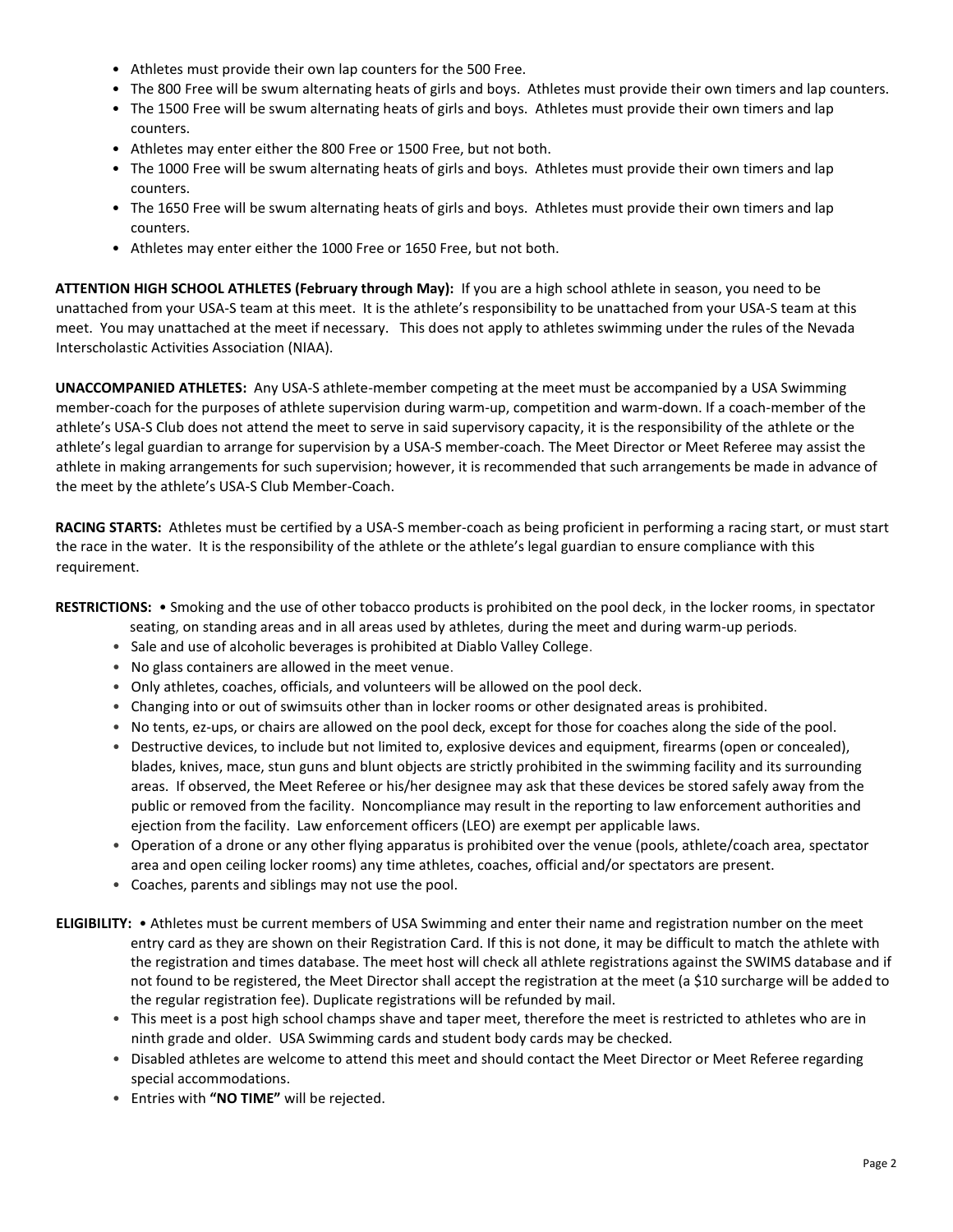**CHECK-IN:** The meet will be deck seeded. Athletes must check-in at the Clerk-of-Course. No event shall be closed more than 30 minutes before the scheduled start of the session. Close of check‐in for all events shall be no more than 60 minutes before the estimated time of the start of the first heat of the event. Athletes who do not check-in will not be allowed to compete in the event.

**SCRATCH RULE:** Athletes entered in a timed final individual event that is seeded on the deck that have checked in for that event, must swim in the event unless they notify the clerk of the course before seeding for that event has begun that they wish to scratch. Failure to swim an event will result in being barred from their next individual event in which the athlete is entered on that day or the next meet day, whichever if first.

**ENTRY FEES:** \$6.50 per individual event plus a \$10.00 per athlete participation fee. Entries will be rejected if payment is not sent at time of request.

**ONLINE ENTRIES:** To enter online go to **<http://ome.swimconnection.com/pc/wcab20180513>** [to](http://ome.swimconnection.com/pc/wcab20150517) receive an immediate entry confirmation this method requires payment by credit card. Swim Connection LLC charges a processing fee for this service, equal to \$1 per athlete plus 5% of the total Entry Fees. Please note that the processing fee is a separate fee from the Entry Fees. If you do not wish to pay the processing fee, enter the meet using a mail entry. Entering online is a convenience, is completely voluntary, and is in no way required or expected of an athlete by Pacific Swimming. **Online entries will be accepted through 11:59 p.m. on Friday, May 11.** 

**MAILED OR HAND DELIVERED ENTRIES:** Entries must be on the attached consolidated entry form. Forms must be filled out completely and printed clearly with the athlete's best time. **Entries must be postmarked by midnight, Wednesday, May 9.** No late entries will be accepted. No refunds will be made, except mandatory scratch downs. Requests for confirmation of receipt of entries should include a self-addressed envelope.

**Make check payable to:** Walnut Creek Aquabears **Mail entries or hand-deliver entries to:** WCAB Meet Entries, 1374 Lupine Court, Concord, CA 94521

### **AWARDS:** None.

**ADMISSION:** Free. Meet programs will be posted at the pool, online a[t http://www.aquabears.org,](http://www.aquabears.org/) and provided to coaches and officials.

**HOSPITALITY:** Hospitality available for coaches, officials, timers, and volunteers. Lunches will be provided for coaches and working deck officials. There will be a snack bar.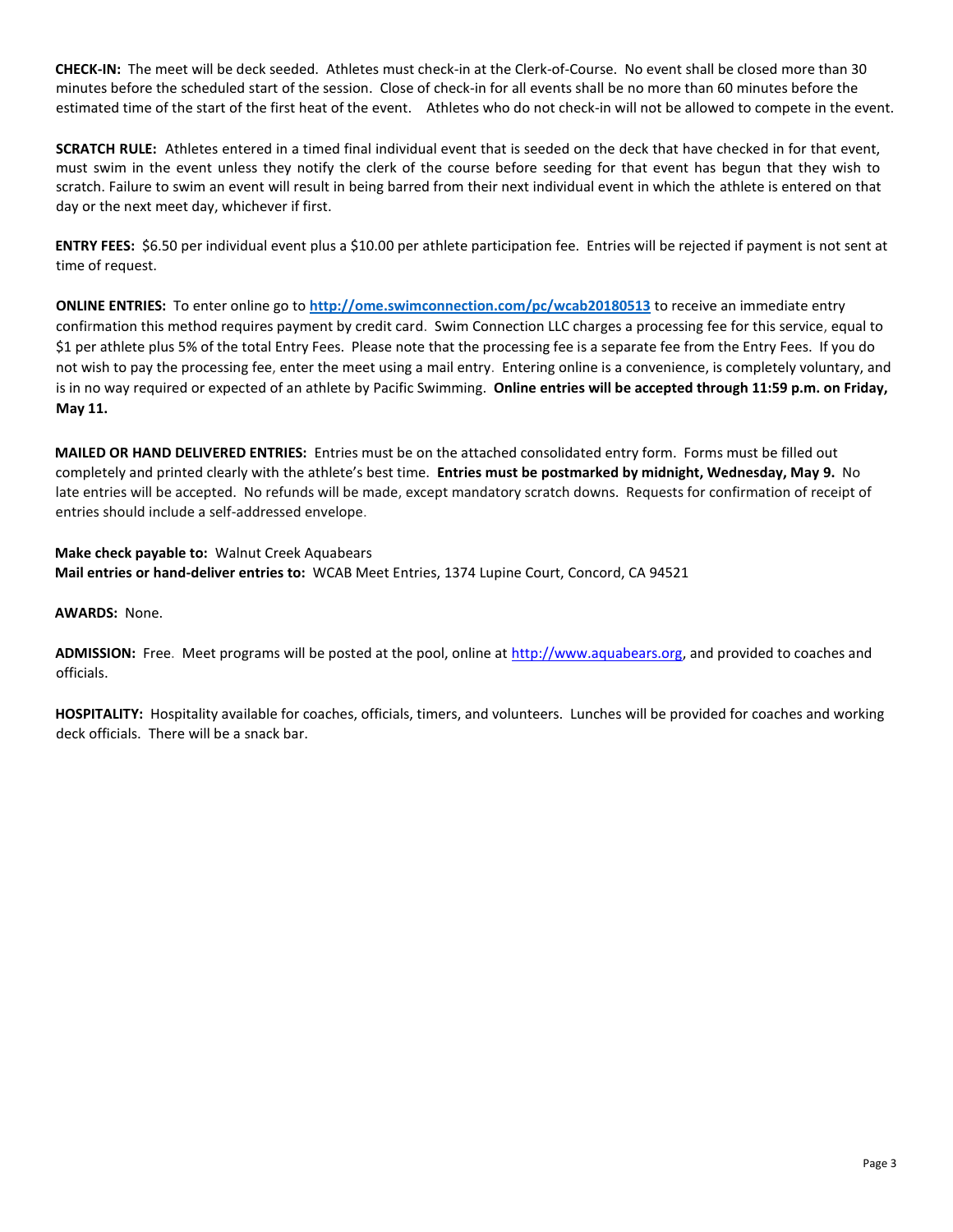| Session 1 - LCM<br>Starts at 9:00 a.m. |                |             |  |  |  |  |  |  |
|----------------------------------------|----------------|-------------|--|--|--|--|--|--|
| Girls                                  |                | <b>Boys</b> |  |  |  |  |  |  |
| Event<br>#                             | <b>Event</b>   | Event<br>#  |  |  |  |  |  |  |
| 1                                      | 200 Breast     | 2           |  |  |  |  |  |  |
| 3                                      | 100 Free       | 4           |  |  |  |  |  |  |
| 5                                      | 200 Back       | 6           |  |  |  |  |  |  |
| 7                                      | <b>200 Fly</b> | 8           |  |  |  |  |  |  |
| 9                                      | 200 Free       | 10          |  |  |  |  |  |  |
| 11                                     | 200 I.M.       | 12          |  |  |  |  |  |  |
| 13                                     | 100 Back       | 14          |  |  |  |  |  |  |
| 15                                     | 400 Free       | 16          |  |  |  |  |  |  |
| 17                                     | 100 Breast     | 18          |  |  |  |  |  |  |
| 19                                     | 100 Fly        | 20          |  |  |  |  |  |  |
| 21                                     | 400 I.M.       | 22          |  |  |  |  |  |  |
| 23                                     | 50 Free        | 24          |  |  |  |  |  |  |
| 25                                     | 800 Free**     | 26          |  |  |  |  |  |  |
| 27                                     | 1500 Free**    | 28          |  |  |  |  |  |  |

Atheltes may compete in no more than **three (3)** events in this session.

\*\*Athletes in Events 25-26, 800 Free, must provide their own timers and lap counters. These events will be swum fastest to slowest, alternating girls and boys.

\*\*Athletes in Events 27-28, 1500 Free, must provide their own timers and lap counters. These events will be swum fastest to slowest, alternating girls and boys.

*Athletes may enter either the 800 Free or 1500 Free, but not both.*

### **Session 2 – SCY**

Starts no earlier than 12:00 p.m., with a minimum of 45 minutes of warm-up once the pool has been changed to SCY.

| iirls          |             | <b>Boys</b> | Girls        |                | <b>Boys</b>  |
|----------------|-------------|-------------|--------------|----------------|--------------|
| /ent           | Event       | Event       | <b>Event</b> | Event          | <b>Event</b> |
| #              |             | #           | #            |                | #            |
| 1              | 200 Breast  | 2           | 101          | 200 Breast     | 102          |
| 3              | 100 Free    | 4           | 103          | 100 Free       | 104          |
| 5              | 200 Back    | 6           | 105          | 200 Back       | 106          |
| $\overline{7}$ | 200 Fly     | 8           | 107          | <b>200 Fly</b> | 108          |
| 9              | 200 Free    | 10          | 109          | 200 Free       | 110          |
| 11             | 200 I.M.    | 12          | 111          | 200 I.M.       | 112          |
| 13             | 100 Back    | 14          | 113          | 100 Back       | 114          |
| 15             | 400 Free    | 16          | 115          | 500 Free*      | 116          |
| 17             | 100 Breast  | 18          | 117          | 100 Breast     | 118          |
| 19             | 100 Fly     | 20          | 119          | 100 Fly        | 120          |
| 21             | 400 I.M.    | 22          | 121          | 400 I.M.       | 122          |
| 23             | 50 Free     | 24          | 123          | 50 Free        | 124          |
| 25             | 800 Free**  | 26          | 125          | 1000 Free**    | 126          |
| 27             | 1500 Free** | 28          | 127          | 1650 Free**    | 128          |

Athletes may compete in no more than **three (3)** events in this session.

\*Athletes in Events 115-116, 500 Free, must provide their own lap counters.

\*\*Athletes in Events 125-126, 1000 Free, must provide their own timers and lap counters. These events will be swum fastest to slowest, alternating girls and boys.

\*\*Athletes in Events 127-128, 1650 Free, must provide their own timers and lap counters. These events will be swum fastest to slowest, alternating girls and boys.

*Athletes may enter either the 1000 Free or 1650 Free, but not both.*